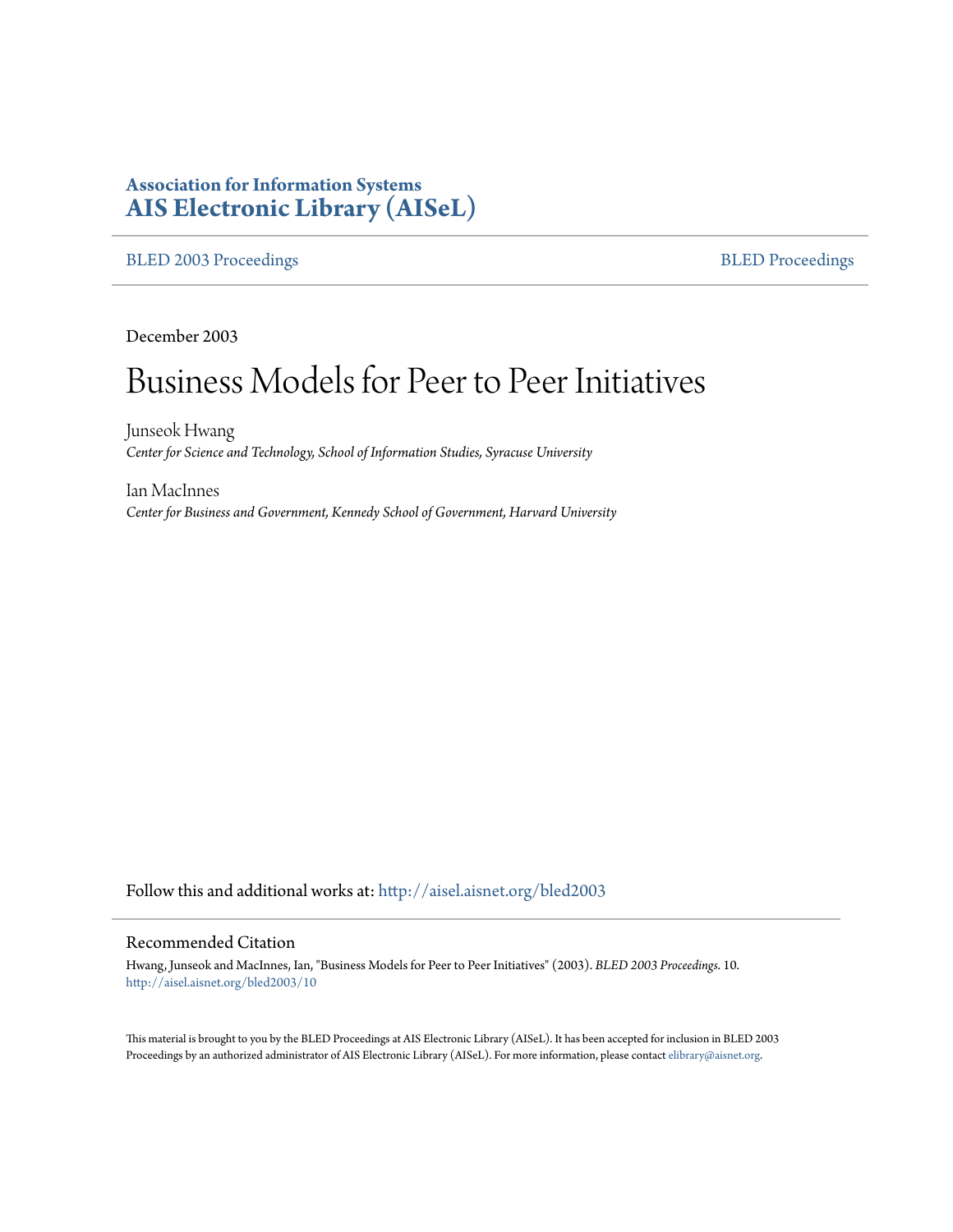## **16th Bled eCommerce Conference**

#### **eTransformation**

Bled, Slovenia, June 9 – 11, 2003

## **Business Models for Peer to Peer Initiatives**

#### **Ian MacInnes**

Center for Business and Government, Kennedy School of Government, Harvard University, United States Ian\_Macinnes@Harvard.edu

#### **Junseok Hwang**

Center for Science and Technology, School of Information Studies, Syracuse University, United States JSHwang@Syr.edu

#### **Abstract**

*This paper examines recent peer to peer initiatives in the context of the business models literature. There are three types of studies on business models: focused studies on success factors, multifactor studies of success and failure, and studies identifying the components of business models. The most common factors used to analyze business models are: revenue sources, potential benefits to actors, enabling technologies, security, and behavioural changes. Of the four cases analyzed the collaborative model of Groove and the distribution and caching model of Kontiki appear to have greater commercial promise than the file sharing model of KaZaA and the distributed processing model of SETI@Home.* 

## **1. Introduction**

The explosion of optimism generated by the initial use of the Internet as a commercial platform, led to many innovative business initiatives. The original euphoria led many companies, entrepreneurs, and venture capitalists to develop plans in enterprises that, due to weak business plans, among other factors, eventually ended in failure. In spite of this, innovative initiatives based on peer to peer (P2P) technologies have generated new optimism.

What are peer to peer technologies? According to Camp (2002) peers in a P2P network are multipurpose machines that can share computing resources such as processing power and storage, as well as files. These peers have equal stature and are autonomous but can collaborate with one another in order to obtain services or to complete large computing jobs (Triantafillou, et. al. 2003). This differs from the client server paradigm in that it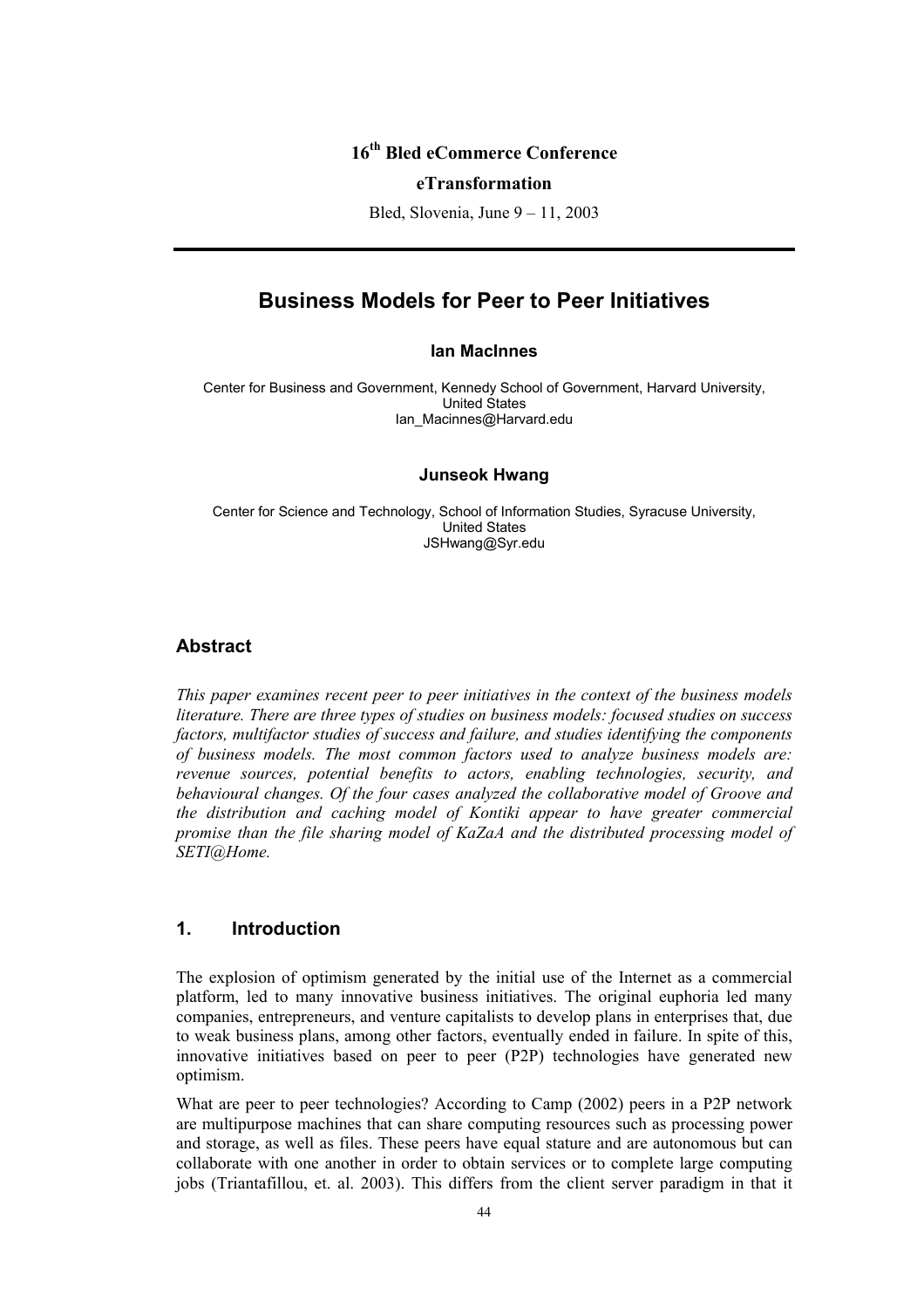overcomes one of the greatest weaknesses of that topology, the existence of central points of failure and performance bottlenecks. In a P2P system the challenge is the coordination of the peer machines with the objective of enlarging the pool of resources available to those participating in the network.

There are three types of peer to peer systems: (1) pure: uniform control among nodes; (2) mediated: server controlled peer to peer resource exchange; (3) hybrid: peers depend on resources from several ultra peer managing servers. This differs from client server technologies in that servers and clients have a priori differentiation of roles. The servers receive requests for content and resources while the clients are mainly receivers of information and resources.

The rapid growth of a number of peer to peer systems, particularly those enabling file sharing, has shown that many users perceive value. If these systems are modified to support transactions some of this value could be converted into revenue for a P2P service provider. Analyzing the advantages that electronic markets bring to buyers and sellers can help illustrate the potential of these technologies. Bakos (1991), for example, identified that adequately implemented electronic markets can lead to great efficiencies that result from the reduction in search costs. P2P systems such as Gnutella have searching capabilities that allow users to rapidly find information. Dai and Kauffman (2002) also point out that electronic markets bring benefits to participants because they facilitate aggregation of players, matching, the closing of transactions. By matching they mean that they allow participants to find products and discover prices. Because P2P technologies are still under development, the systems are not yet able to offer these benefits. Resolving this seems to be a matter of time. P2P technologies have the advantages that have been attributed to successful commercial web activities but they are also likely to suffer from the costs of learning and experimentation. Napster's rapid rise and fall is an example.

The purpose of this paper is to analyze, using business models literature, current peer to peer network initiatives to evaluate their business potential. Analysis of scholarly work on business models will help identify the factors that are necessary for an enterprise to be successful. These factors will then be used to analyze peer to peer initiatives to determine if their current structures can eventually result in successful businesses. Based on this analysis it will also be possible to determine the weaknesses and strengths of these initiatives as viable electronic marketplaces.

## **2. Framework of Analysis**

In order to determine the business potential of peer to peer initiatives, it is necessary to examine the factors that other scholars have identified as key for the success of a business models. The literature on business models has surged in the last decade. This could be attributed to the numerous innovative initiatives enabled by the Internet. It could also be argued that the failure of many e-commerce initiatives has generated interest about the factors that make an enterprise successful. This section presents the work that other scholars have done on business models for electronic commerce and markets.

The literature on business models can be classified into four categories: (1) studies that focus on only one aspect that can affect success; (2) general studies that identify multiple factors for success; (3) studies that identify different types of business models; and (4) studies that have identified the components of a business model. The literature in each of these four areas is now examined separately.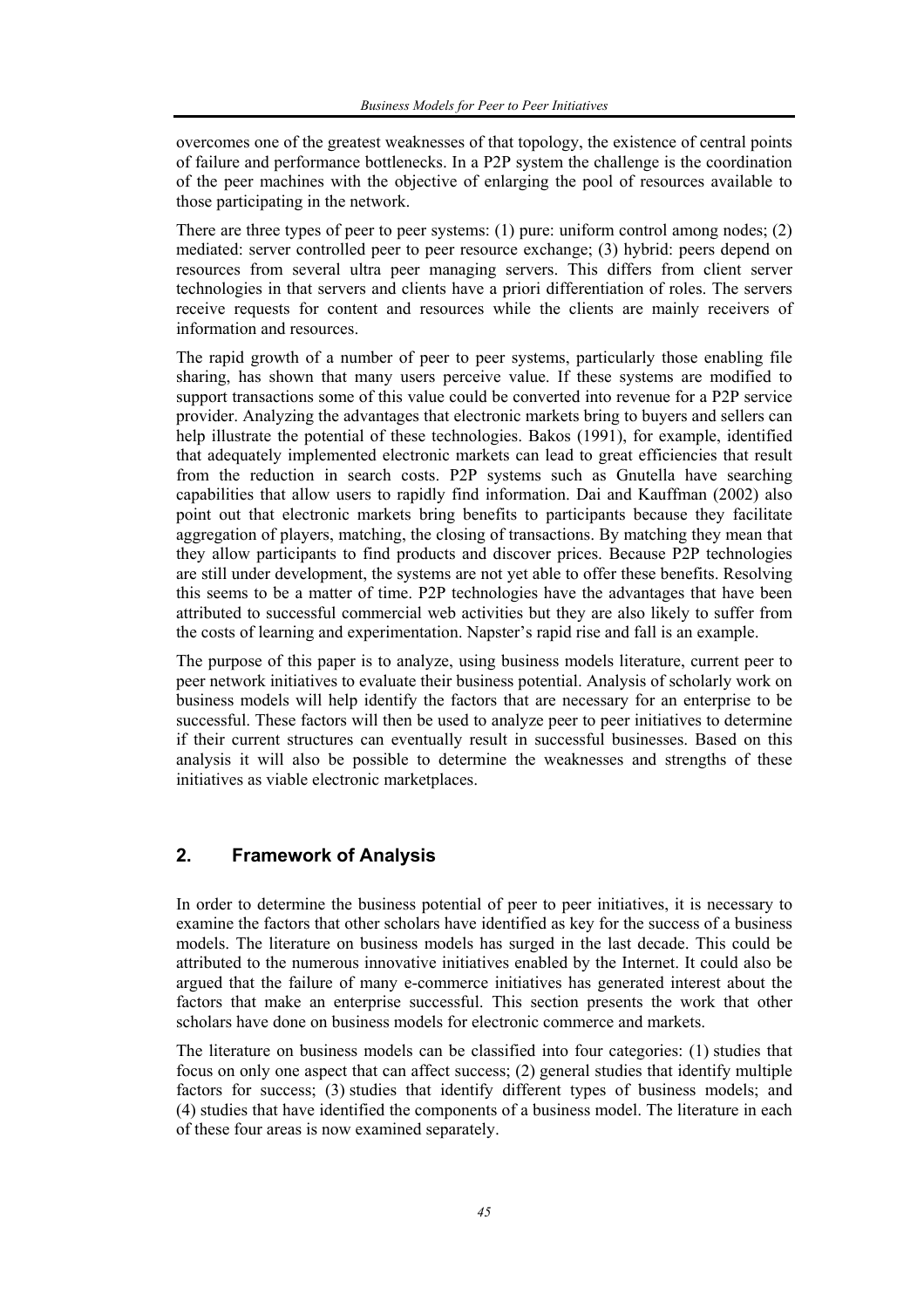#### *(a) Focused studies of success factors*

There have been several studies identifying factors that can affect the profitability of electronic businesses. Studies that focus on only one aspect of electronic transactions are intended to provide greater depth on the issue rather than trying to determine if it is or is not the most important aspect. These studies have looked at technological, management and personal factors. Barua, Koana, Whinston and Yin (2001), for example, focus on the technological aspects. For them using technology to gather operational information such as the percentage of goods purchased online from suppliers and the percentage of customer-service requests can have significant improvements in revenue streams, profits, and return on investments. The researchers that have focused on management aspects have emphasized the use of strategies that increase switching costs as a way of maintaining customer loyalty (Wathne and Heide, 2001), or look at a way of creating and maintaining communities within the context of the business as a way of supporting and enhancing the economic activity from a website. Doyle and Melanson (2001) pay attention to the personal relations that exist among companies and the way electronic markets are unable to replicate these networks and eventually lead to the failure of such markets. With respect to personal relations, Wathe also argues that it is switching costs that matter and not personal relations, if these are compared with the lower prices and cost efficiencies that can be attained in an electronic market.

| Author                                | <b>Factors</b>                                         |  |  |
|---------------------------------------|--------------------------------------------------------|--|--|
| Doyle and Melanson, 2001              | Personal relationships                                 |  |  |
| Wathne and Heide, 2001                | Switching costs                                        |  |  |
| Barua, Konana, Whinston and Yin, 2001 | Operational measures                                   |  |  |
| Williams and Cothrel, 2000            | Member development, asset management, and<br>community |  |  |

*Table 1: Focused Studies of Electronic Commerce Factors Affecting Success* 

#### *(b) Multifactor studies on success and failure of electronic commerce and marketplaces*

What have been termed multifactor studies are works that do not necessarily look at business models and the elements these have to include to succeed. Instead these studies generally look for factors that affect the profitability of an electronic commerce or market initiative. These works are important for this research because, although the authors have not identified their paper as a business model paper, some of the factors that they analyze are crucial to the electronic commerce success.

Vasilopoulou, Pouloudi, Patronidou, and Poulymenakou (2002) is the most ambitious of the multifactor studies in the sense that it uses four broad categories. The authors are correct in pointing out that all of these have impact on the success of an electronic business enterprise. Although the broad categories are identified, the authors were not precise in the identification of more specific factors that underlie each category. Similarly it is necessary to prepare some type of ranking to determine which ones are crucial and which are secondary.

Schroder and Yin, (2000) determined through an extensive study the factors that companies considered most problematic in the transition of a traditional company to one centered on electronic commerce. Among the many factors that they included in their survey, the majority of companies considered lack of security, organizational, and legal issues to be the most difficult to overcome. This study has some limitations in terms of its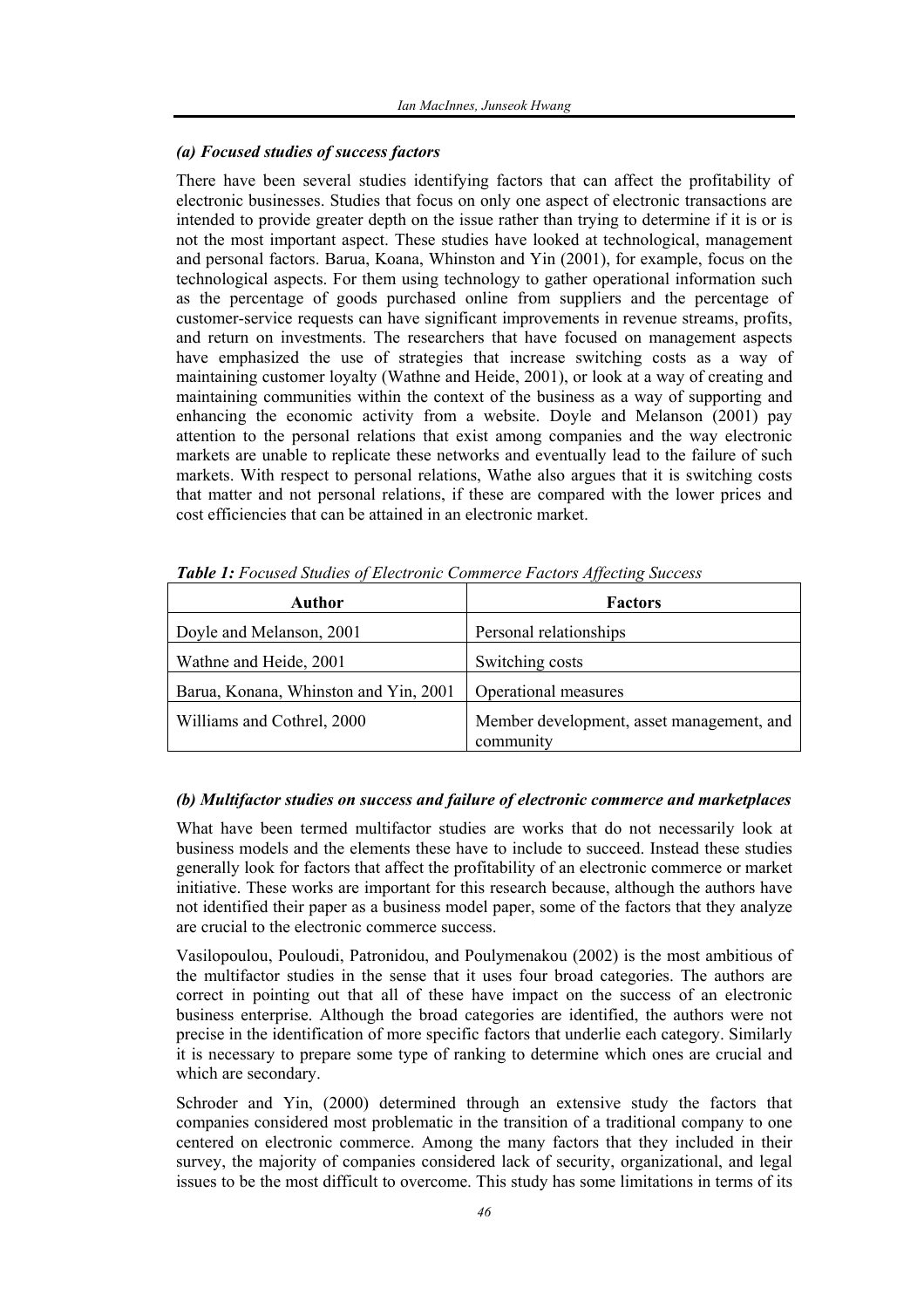applicability to a peer to peer environment because it surveyed only companies that already had bricks and mortar businesses. The questions were aimed at identifying the factors helping or hindering the transition towards electronic transactions. At this point it is unclear if P2P technologies will be used by traditional businesses or if they will be limited to experimenting entrepreneurs. Under current market conditions it is unlikely that many established businesses would venture into risky initiatives.

A similar study by Amit and Zott (2001) was aimed at determining the factors that lead to the creation of value in a virtual enterprise. The authors, who also investigated multiple companies, concluded that electronic enterprises are able to create value by making transactions more efficient, thus reducing their costs. They also identified novelty as another source of value. This is interpreted to include new transaction structures, content, and participants. Like Wathne and Heide (2001), they also identified lock-in and the subsequent switching costs associated with it as another element that leads to value. This is because the company is able to retain its customers. The last element that they included in their framework was the possibility of developing complementary products, technologies, and their traditional revenues. The factors that these authors identify are indeed important for a company that is trying to enhance its business but, because the aim of the study was not sustainability or survivability, the application of the factors to a peer to peer environment may not be as relevant for a company

On a more technical level, Duh, Jamal, and Sunder (2001) focus on factors that can affect an electronic marketplace. They focus on three issues: integrity, privacy and security. Based on a case study the authors argue that a market can work only if the buyers do not have to be worried about fraud. They identify problems that can be dealt with by having strong security and policies.

Two other studies look specifically at consumers' preferences when making purchases or exploring electronic stores or portals. Yang and Jun (2002) use interviews and surveys to determine that Internet purchasers consider reliability, access, ease of use, personalization, security, and credibility as the most important factors that make them rate a site favorably. In a more theoretical piece, Dholakia, Dholakia, and Chiang (2002) point out the difficulty of changing a person's behaviour to feel comfortable engaging in electronic transactions.

| Author                                                       | <b>Factors</b>                                                                  |
|--------------------------------------------------------------|---------------------------------------------------------------------------------|
| Vasilopoulou, Pouloudi, Patronidou and<br>Poulymenakou, 2002 | Organizational, societal, individual,<br>technical                              |
| Schroder and Yin, 2000                                       | Security, organizational and legal issues                                       |
| Amit and Zott, 2001                                          | Efficiency, complementarities, lock-in,<br>and novelty                          |
| Duh, Jamal, and Sunder, 2001                                 | Privacy, security, and the integrity of the<br>marketplace                      |
| Yang and Jun, 2002                                           | Reliability, access, ease of use,<br>personalization, security, and credibility |
| Dholakia, Dholakia, and Chiang, 2000                         | Changes in consumer behaviour                                                   |

*Table 2: Multifactor Studies of Electronic Commerce Factors Affecting Success*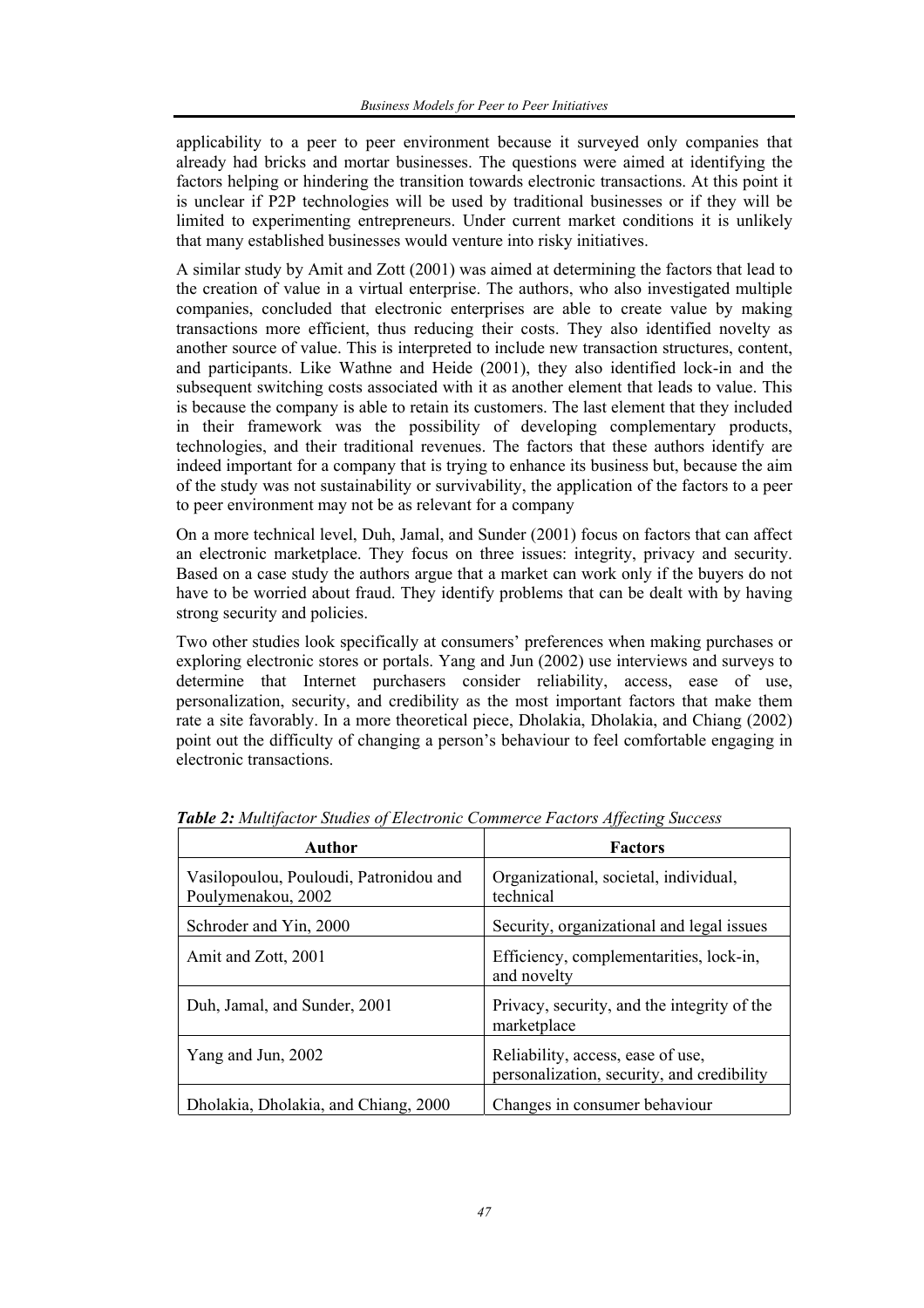#### *(c) Business models research*

Business model studies can be classified into two categories. The first corresponds to the works of people that focus their research on determining the different types of business models that have been implemented within the context of the Internet. In this realm, Timmers (1998) was one of the early contributors to this field. Bartlet (2001) and Rappa (2003) are more recent contributions to this type of research. Although these works are important to our understanding of the way industries adopt web technologies for their commercial transactions, they do not tell us much about the factors that contributed to the success or failure of any given model or of companies using the same business model. Another set of work has thus attempted to identify the components of a business model. The assumption made in these works is that these are the parts necessary for a business to be viable.

Timmers identified components of a business model when he defined the concept. It is possible to separate the different elements he included which are: (1) the architecture for the flow of products, information, and services; (2) a description of the potential benefits for the various business actors; and (3) a description of the sources of revenue. Timmers was by no means the first person that tried to identify the components of business model. The concept has existed and has been taught in universities for several decades.

A typical example of the way business models components are understood in a traditional sense is from Afhua and Tucci (2001), whose chapter on business models makes a nice comparison between the traditional components of a business model and the way these have to be thought of in an electronic environment. Generally the way business models components are described to people engaged in their designs is in the form of questions, which is the way these authors present the components.

Authors that have analyzed business models exclusively for electronic commerce have expanded on the elements that Timmers identified. Klueber (2002), for example, includes two other elements in addition to Timmers' original three. These are the IS architecture which is to support the business by adding standards and computability. The other components that Klueber includes are rules, which he defines as business logic, and the assumptions that the entrepreneur makes about the way the business is going to work. It is important to mention that his analysis of business components also includes a dynamic element in which he presents the way that all of these elements are interrelated and how they affect each other.

Osterwalder and Pigneur (2002) provide a more detailed analysis of components for an ebusiness. Each of their main four components of product innovation, customer relationship, infrastructure management and financials is further broken up into subcomponents to create a more complete picture. Bagchi (2002), who also focuses on electronic commerce, emphasizes information technology factors in a business model. One could argue that the components he identifies in the paper are ways to use technology to enhance the capabilities of a company.

There are other studies that have focused more on the dynamics of electronic commerce. Two papers that have done this are McGann and Lyytinen (2002) and Gordijn and Akkermans (2001). The first is a combination of static and dynamic components while the other is mostly dynamic. The main feature that characterizes these studies is that they do not see a business in isolation. The other conceives of business models as interactions and, for this reason, points of contact, which they call value ports, and interfaces that are used to communicate between the different parties, which they call value interfaces, form an important component of the business. Table 3 presents the components that each of the authors listed in this section.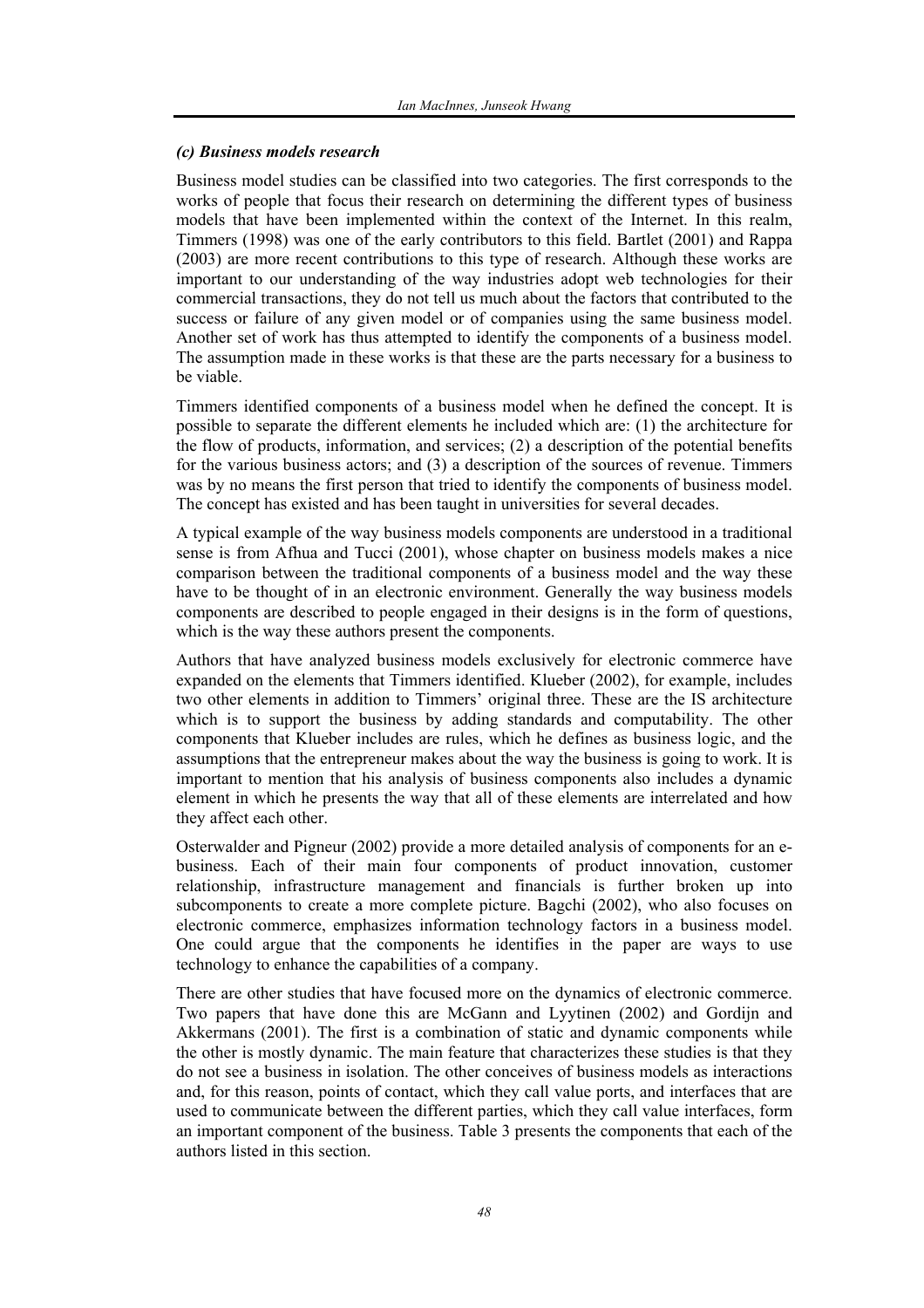| <b>Author</b>                | <b>Business models elements</b>               |  |  |
|------------------------------|-----------------------------------------------|--|--|
| <b>Timmers</b> (1998)        | Architecture                                  |  |  |
|                              | Potential benefits to actors                  |  |  |
|                              | Sources of revenue                            |  |  |
| Bagchi (2002)                | Online information exchange                   |  |  |
|                              | Electronic execution and delivery of services |  |  |
|                              | Customized (or personalized) services         |  |  |
|                              | Resource pooling                              |  |  |
|                              | Business intelligence                         |  |  |
|                              | Online collaboration                          |  |  |
|                              | Offering aggregation                          |  |  |
| Osterwalder (2001)           | Product innovation                            |  |  |
|                              | Customer relationship                         |  |  |
|                              | Infrastructure management                     |  |  |
|                              | Financials                                    |  |  |
| Afhua (2001)                 | Profit                                        |  |  |
|                              | Customer value                                |  |  |
|                              | Scope price                                   |  |  |
|                              | Revenue sources                               |  |  |
|                              | Connected activities                          |  |  |
|                              | Implementation                                |  |  |
|                              | Capabilities                                  |  |  |
|                              | Sustainability                                |  |  |
|                              | Cost structure                                |  |  |
| Gordijn and Akkermans (2001) | Actor                                         |  |  |
|                              | Value object                                  |  |  |
|                              | Value port                                    |  |  |
|                              | Value interface                               |  |  |
|                              | Value exchange                                |  |  |
|                              | Market segment                                |  |  |
|                              | Composite actor                               |  |  |
|                              | Value activity                                |  |  |
| Klueber (2002)               | Business architecture                         |  |  |
|                              | Rules                                         |  |  |
|                              | IS architecture                               |  |  |
|                              | Potential benefit                             |  |  |
|                              | Sources of revenue                            |  |  |
| McGann and Lyytinen (2002)   | Trading mechanisms                            |  |  |
|                              | Trading protocols                             |  |  |
|                              | Integration points                            |  |  |
|                              | Enabling technologies                         |  |  |
|                              | Supporting infrastructure                     |  |  |

*Table 3: Business Model Components*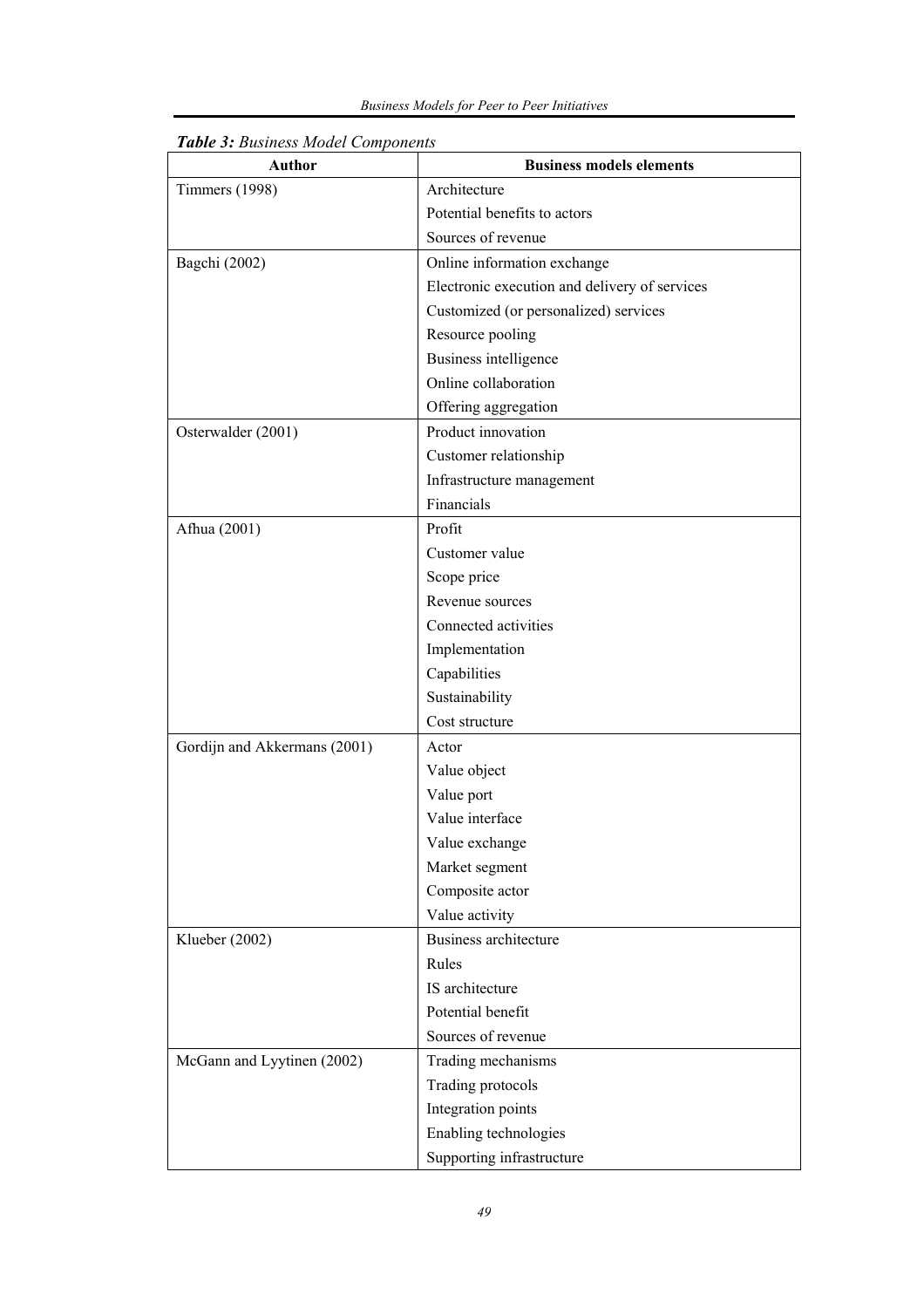## **3. Factor Selection**

As Shapiro and Varian (1998) suggested, managers often are lost in the "trees" of ecommerce models and miss the "forest" of core economic principles. Because analysis of academic work yields numerous factors, the purpose of this section is to select those that are considered key in the development of a business model for peer to peer applications.

To make the selection of factors it was first necessary to identify those that, although having a different name were essentially the same attribute. For example "revenue source" for Timmers (1998) is the same as "financials" for Osterwalder and Pigneur (2001). "IS architecture" for Klueber (2002) is similar to "enabling technologies" in McGann and Lyytinen (2002). Once these factors were identified, it was then necessary to create a table to determine which of the factors were mentioned most by each of the authors. The assumption was that the more one factor was mentioned the more important it was. This, of course, has the drawback that there will be additional studies in the future that may emphasize factors that for now have only been mentioned once, so there is indeed the problem that we may not include factors that are relevant. In the analysis of the factors that other scholars have identified there were some that could have been included in broader categories. For example, factors such as "ease of use," "easy access" could be included within the larger category of benefits to actors. Table 4 includes the factors used for the analysis of peer to peer initiatives and the explanation for each of them.

| Factor                                | <b>Explanation</b>                                                                                                                                                                                                                                                                |  |
|---------------------------------------|-----------------------------------------------------------------------------------------------------------------------------------------------------------------------------------------------------------------------------------------------------------------------------------|--|
| Revenue source                        | This refers to the way the company will be able to obtain<br>income to maintain its operations.                                                                                                                                                                                   |  |
| Potential<br>benefits<br>to<br>actors | These include the qualitative as well as the quantitative<br>benefits that the actors can obtain from the peer to peer<br>business.                                                                                                                                               |  |
| Enabling technologies                 | These include both basic as well as supporting technologies<br>that foster interaction among actors and a smooth flow of<br>information, services, and payments.                                                                                                                  |  |
| Security                              | This is a multifaceted concept that includes the protection of<br>data and infrastructure to assure that communication with<br>sites is reliable and protected from unauthorized access.                                                                                          |  |
| Behavioural changes                   | This refers to the type of personal changes in behaviour<br>required to feel comfortable with the technology. These<br>include the set of skills that are necessary to work with the<br>technology as well as the social networks that they are<br>abandoning for the technology. |  |

*Table 4: Business Models Factor Selection* 

## **4. Peer to Peer (P2P) Initiatives**

Until recently peer to peer initiatives have been developed on a voluntary basis. In spite of using similar technological capabilities, their objectives vary significantly. Some have commercial intentions while others pursue social or scientific aims. It is not yet clear which of these diverse initiatives will become viable commercial enterprises. Because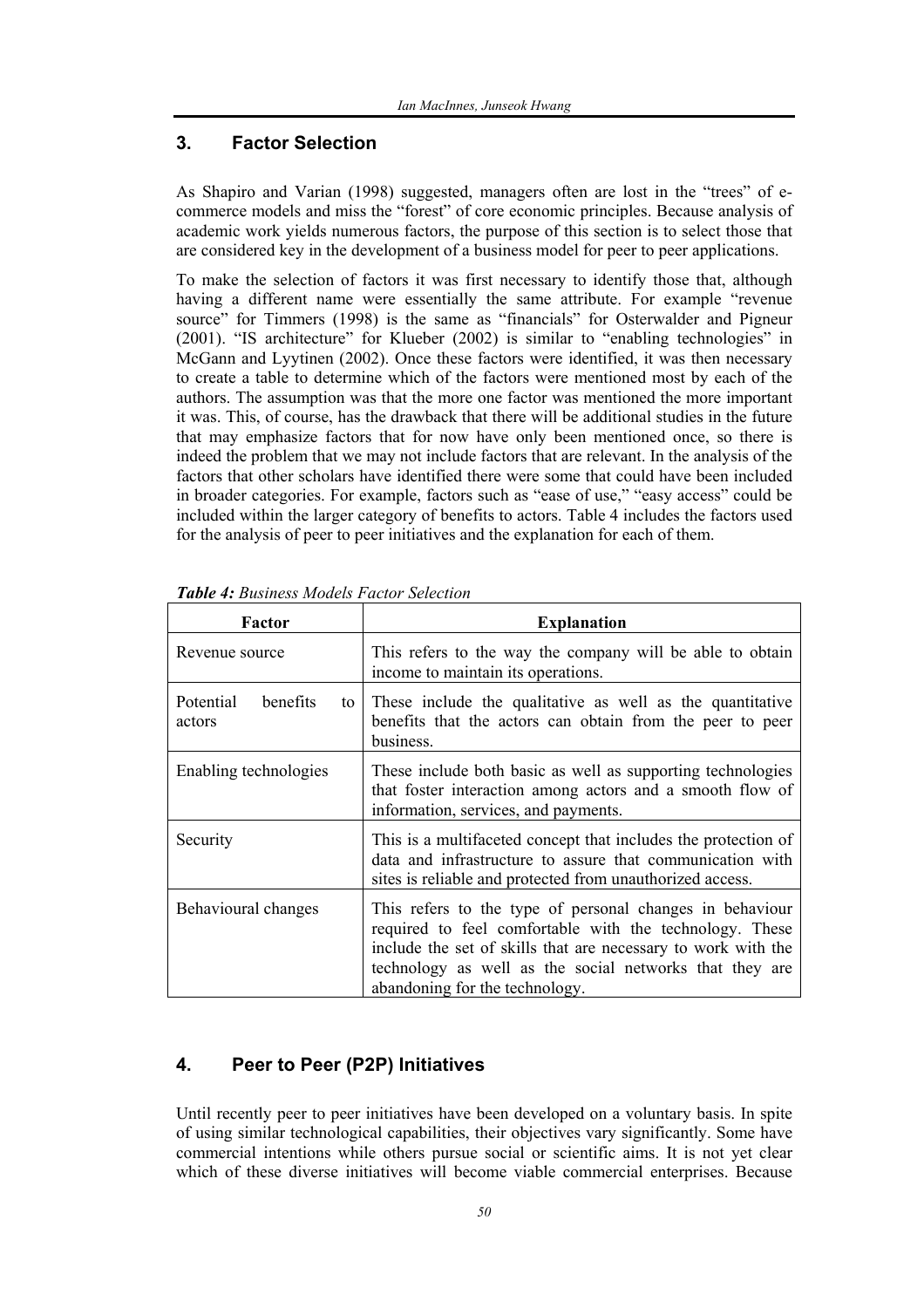many of these pursuits are voluntary non-profit projects, it would be unfair to analyze them solely for their potential for financial gain. In fact the survival of some of these may depend precisely on the fact that there is no profit motive. A better approach is to determine their potential for success based on many factors. There are many P2P initiatives. Their goals include file sharing (Napster, Morpheus, KaZaA), distribution and caching (Kontiki, Radio Free Virgin), computer resource sharing (SETI@Home), and collaboration (Groove).

Most current peer-to-peer technologies focus on resource sharing and management services rather than controls and coordination between peers, however constraints associated with the sophisticated control mechanisms between peers may limit the broad application and use of P2P services.

The control of P2P networks can be implemented in various ways. Basically, there are two different models for P2P connection control: "brokered" and "purist" P2P models. The traditional control model deploys a centralized brokered server to control manage the P2P connection. This is also called a "hybrid" model since the control path keeps the client-server model but the data path is on the P2P networks. One of the examples is the Napster file-sharing network. Generic control functions such as search and indexing are performed in the brokered server located in the center of the P2P networks. Groove Networks is another example employing a mediation server (so called relay server) for collaborative editing services. The status and any changes of the user activities are kept and relayed through the networks centralized servers. Other P2P networks such as Kazaa and Blubster fall in to this server control model.

The control of P2P networks also can be deployed in the "Purist" P2P manner which allow open architecture of the P2P networks. In this pure P2P control, each peer node should have control over its self-organization, routing and other control functions for managing the P2P networks. Gnutella is one of the popular examples to deploy the control functions in this way. In the Gnutella Network, each node manages the membership and conduct search to form P2P networks. There is no central server to coordinate or relay these functions. Unlike the "brokered' approach, the peer nodes send and receive the query and responses among them to control the P2P network. That is, Gnutella peers build an overlay network by forging mesh connections with a set of neighboring peers. The initiation starts with the flooding of the queries to it neighbors. Such purist P2P networks include Gnutella, Morpheus, Limewire, Freenet, and Publius.

These technical control models will affect the ways that the different P2P service providers will interconnect and transact each of the peer users from the different networks. Those business models should be equipped with interoperable service discovery, transparent motivation mechanisms, resource rights management, and security mechanisms to keep the sustainability of their own business models.

#### *(a) Peer to peer for file sharing*

#### **Napster and KaZaA**

Napster was a predecessor to KaZaA. The primary initial purpose of both initiatives was the sharing of music files. KaZaA has been able to overcome some of the weaknesses that Napster had for commercialization. Napster was the first widely known peer to peer system. Shawn Fanning developed it in 1999 with the objective of facilitating the sharing of music files encoded in MP3. This was a mediated P2P network. The application used a centralized dedicated server to find MP3 files. Once these files were identified, peers could download them directly from other peers.

Napster was not initially developed with a method of earning *revenue.* The application did not have a payment mechanism to allow for the commercial transaction of these music files. In fact, its great success was precisely because it allowed access free of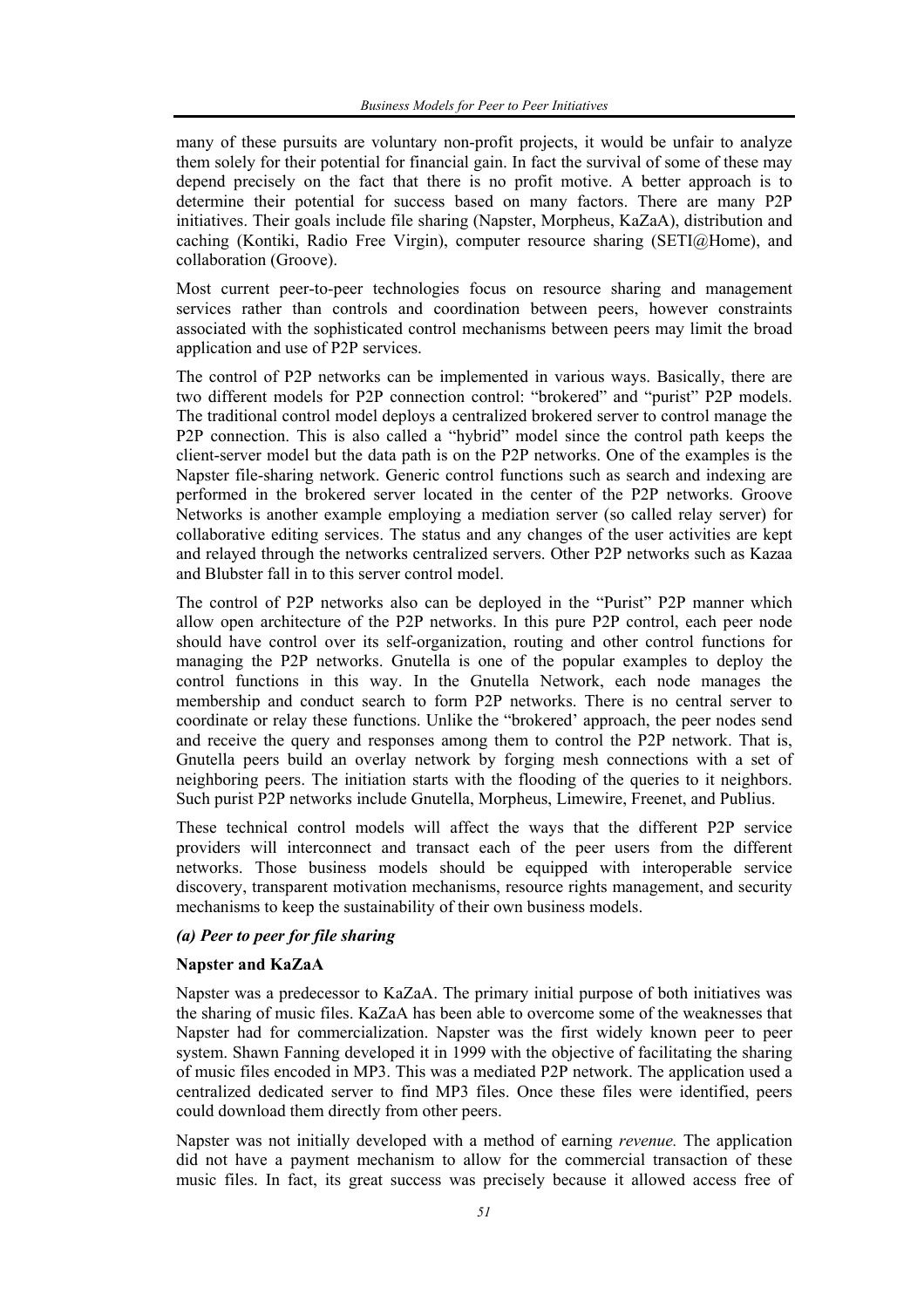charge. Napster is now defunct. The objective of Bertelsmann entertainment, which owned it, was to have subscriptions or advertising as a way of receiving income. It would have been difficult to achieve this due to competition from other file sharing systems. KaZaA, which was always intended as a commercial enterprise, has developed revenue sources based on advertising. Although advertising has proved to be successful for some business models, it is unclear if this is sustainable given the saturation of that model for other forms of Internet content.

The *potential benefit to users* is great in the presence of free files. While a paid system can also be valuable for people who like music, the perceived benefit, considering viable substitutes, would have to exceed the price. The advertising model also reduces user benefits, as they have to listen to commercials as well. Alternatively the benefits of this application could be derived from ease of use and a simple way of locating these types of files. Artists who allow their music to be shared can benefit from exposure but sales of music have been a primary source of revenue that they would not receive.

The *technologies* necessary for this initiative to become commercially viable would have to include payment mechanisms as well as a way of monitoring for the quality of the files and the connection. If music is to be sold, the indexing should include all of the reference information about the file such as album and artist. Because KaZaA uses advertising for revenue, the application includes a server for this as well as software for handling graphics (Camp 2002).

For this type of application to be viable, it would be necessary to have strong *security*. This would eliminate the possibility of downloading without payment. Because this is an environment where anybody with the application can share files, it would be necessary to have security in place to prevent the spread of viruses, for example. Similarly the peers would need to have security mechanisms to prevent strangers from accessing files or resources that they do not want to share.

The *behavioural changes* of the actors involved are closely related to the issue of revenue source. Artists, for example, would need to find a way of getting paid within the context of P2P applications. The entire industry would have to find a way of taking advantage of these technologies. Until recently the reaction has been to fight it. There are however some signs of change. RealNetworks, BMG Entertainment, Warner Music Group and EMI Recorded Music have created MusicNet, which uses a subscription model to allow users to stream and download music. This initiative, nonetheless, does not use P2P technology.

Existing users appear to be comfortable with and appreciate the value provided by P2P applications. It is, however, not clear if this would apply to the mass market. Trust and free rider problems remain an issue. In the case of KaZaA, the company is able to reduce the free rider problem by forcing slower downloads for those that do not allow downloading as much as they make themselves. In general terms KaZaA and other file sharing initiatives have potential as business applications but revenue sources and behavioural issues remain in question.

#### *(b) Peer to peer for distribution and caching*

Some P2P initiatives have the objective of using the peer for distribution and caching, meaning that those machines that have caching available are used to temporarily store some content to be later distributed to other peers. This type of peer distribution is aimed at making streaming more efficient and consequently faster. The way this works is by having the peers locate other peers that are closer to the one requesting the media stream. Once the closest peers are found these are used to cache content, which is then redistributed to nearby peers. This ensures an even load distribution among peer nodes (Triantafillou, 2003).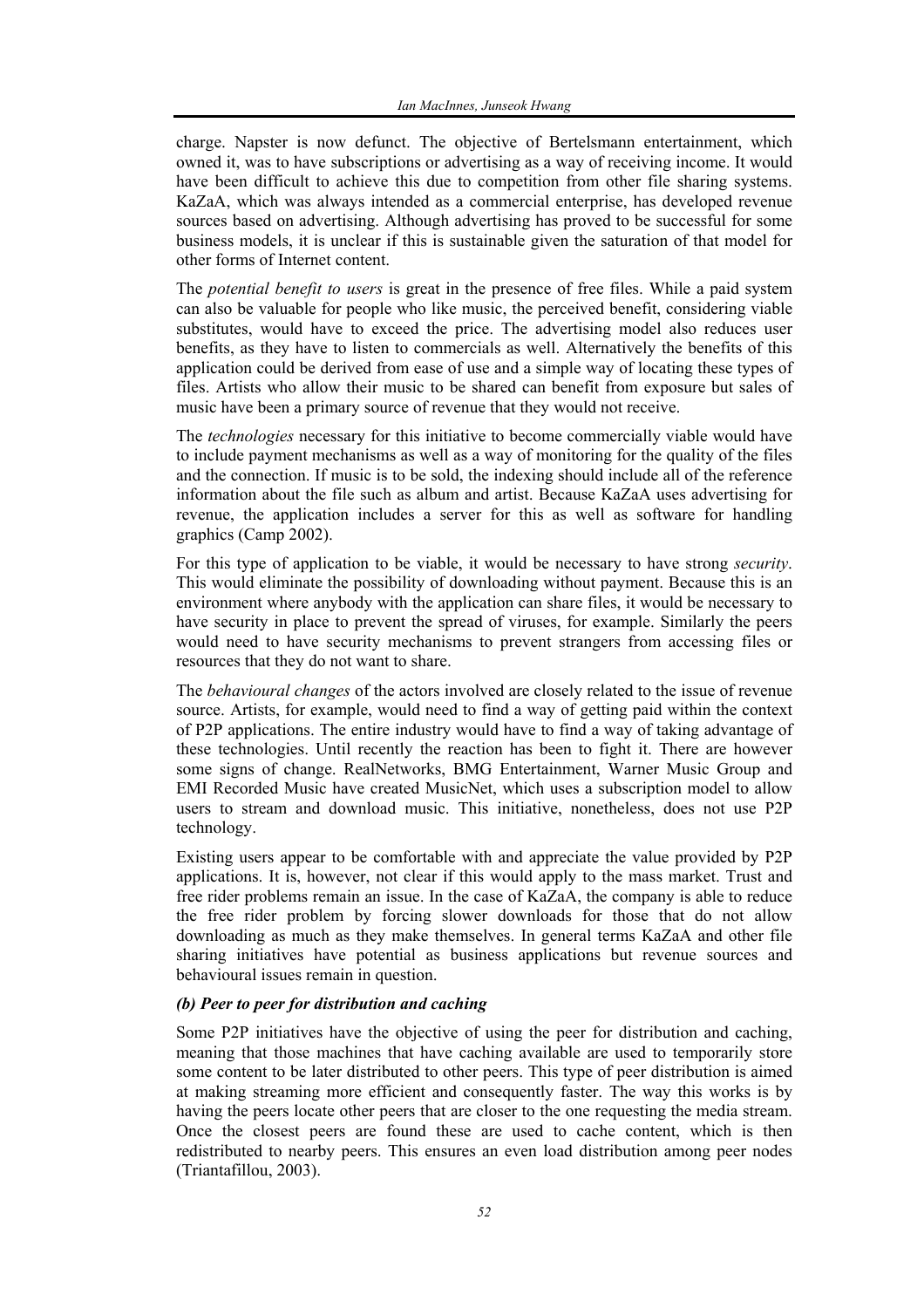#### **Kontiki**

Kontiki began operations in 2001, as a media distribution company. It uses peers to distribute high bandwidth content. These media files are loaded on multiple PCs connected to the Internet. When a user requests a particular file, the system will retrieve it from the nearby peers. Kontiki targets large corporations that want to deliver media rich content across multiple facilities. This could include, for example, multimedia training materials, service or product promotions, and videoconferencing across sites.

The *revenue sources* for Kontiki rely on having companies buy their technology to support communication with other offices, partners, or clients. Some companies are using it to deliver advertising to customers while media organizations use it for streaming videos and game publishers use it for online games.

There are great *benefits to actors* from this technology specifically related to the speed of content delivery. This technology allows corporations to develop rich content that can be downloaded or streamed at high quality. Users also benefit from reduced waits for multimedia files.

The *technologies used* by Kontiki consist of a set of applications that enable the protection and management of digital content, the delivery distribution piece that includes prioritization capabilities, and the delivery application that has built-in security to protect content while being delivered through the Internet. Kontiki thus takes full advantage of peers to deliver content at a much faster speed. Because these technologies are not for conducting transactions, the company does not yet have to worry about including payment mechanisms although it could benefit from these because companies adopting Kontiki solutions could begin to charge for content.

The *security* built into the application allows for secure delivery of multimedia material over the public Internet. It is not clear how the company handles problems with viruses. Infected files from one peer could potentially spread to others. The risk of this at the corporate level is lower because companies typically protect themselves better against viruses than consumers do.

The *behavioural changes* necessary for this project to work vary depending on the market segment where they are aimed. At the corporate level, potential clients may prefer to have personal meetings rather than see a video on their PCs. Similarly employees may be more comfortable with in-person rather than computer-based training. For some users that are simply downloading content, the need for an initial download of an application to view content may discourage them from using the service. It is also unclear whether the users know that their machines could potentially become peers.

In general terms, Kontiki has a strong technology that brings benefits to its users. There is a clear revenue base that could potentially be expanded to include payments from customers downloading multimedia content. The technology is robust, which fosters a certain level of security. The behavioural aspects for acceptance are not as easy to determine.

#### *(c) Peer to peer for distributed processing*

The main purpose of initiatives that share processing power is to gain access to resources when working on tasks that require substantial computing power. There are millions of personal computers connected to the Internet around the world. Relatively few of these are used at all the time, which gives others the opportunity of using processing capabilities when they are idle.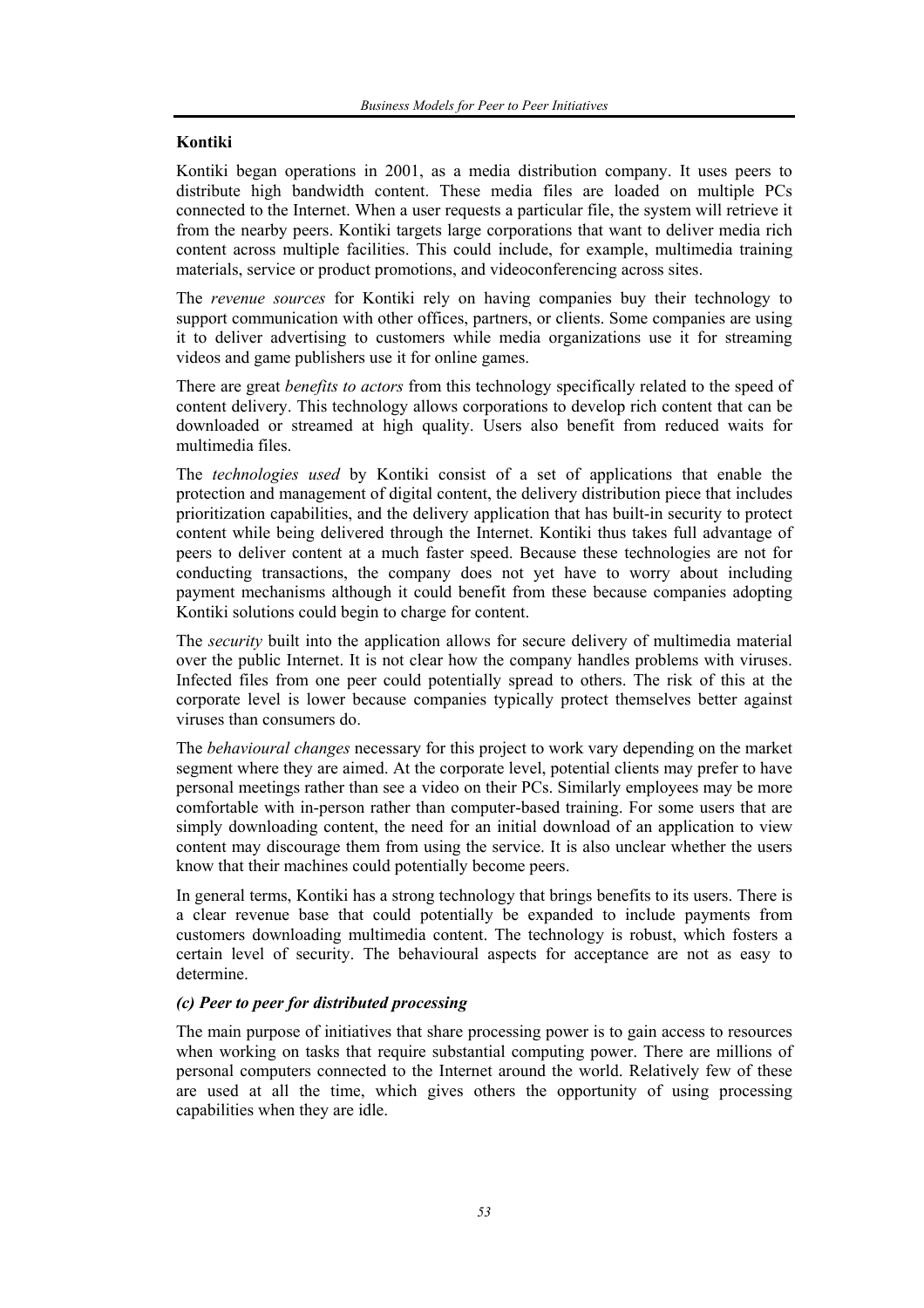#### **SETI@Home**

Search for Extraterrestrial Intelligence (SETI) at Home is an initiative by the Space Sciences Laboratory of the University of California, Berkeley. The search for intelligent signals sent from other worlds requires extensive processing power. Processing power is necessary to help determine unknown parameters, such as the frequency that signals are transmitted, the bandwidth, whether they are pulsed and at what time intervals, and whether or not they are coming from space or echoes from earth (Korpela, et. al., 2003). The data is collected from the Arecibo telescope and is then sent to Berkeley where it is broken down into small pieces that can be sent to the volunteers that agreed to allow their computers to be used for processing tasks. Volunteers download software from the Berkeley center where the computer is registered. Data is thus sent and the processing take place at a time when computers are idle. As of January 20, 2003 there were 4.2 million volunteers whose computers were being used to process data gathered for the SETI project. SETI@Home is the largest computational project in existence (Korpela, et.al., 2003).

The purpose of this initiative is entirely scientific and thus there is no *revenue* generation for those that have developed this technology. The users also do not receive any credit except for their name on a list of co-discoverers when an unusual radio signal is detected. In real terms volunteers are doing this for curiosity or simply to help. It is important to note, however, that the SETI scientists are buyers rather than sellers. They are obtaining valuable processing power without having to pay for it. If this reduces costs or enables a valuable activity to happen that would not otherwise occur then it is having a positive financial effect. Furthermore, it is creating value from a resource that would otherwise be wasted.

The *benefit* from the use of these technologies is for the most part to the scientists that are working on the project, as they are able to expand their computing resources at a low price. To buy the processing power that they are receiving from volunteers would be extremely expensive and perhaps even impossible. The user benefits from learning about the technology used at the project website. People nonetheless could learn this without becoming volunteers.

The *technology* used has effectively expanded the processing capabilities of the researchers in this project. S*ecurity* remains an issue, as is shown by people, perhaps seeking fame, who have hacked the software to fake a signal. In an effort to eliminate this problem, the researchers send the same data to two different computers and then verify the information themselves. This process, although ultimately eliminating the problem of false signals, is done manually because of the limited security built into the application. The participation of networks of volunteers is thus based primarily on trust.

The *behavioural changes* are primarily related to peoples' willingness to share their computers with the SETI@Home project. While there are millions of volunteers, there are also many more millions of non-volunteers. The reward system is too limited to attract more people.

Although the SETI@Home project is purely scientific, it is not difficult to think that P2P networks for sharing computing power can have beneficial and possibly successful commercial applications. For example, the pharmaceutical industry is faced with complex tests that need to be done before a new drug is released in the market. Having greater processing power available could potentially reduce the time of their research. Commercial applications of P2P distributed processing may soon come.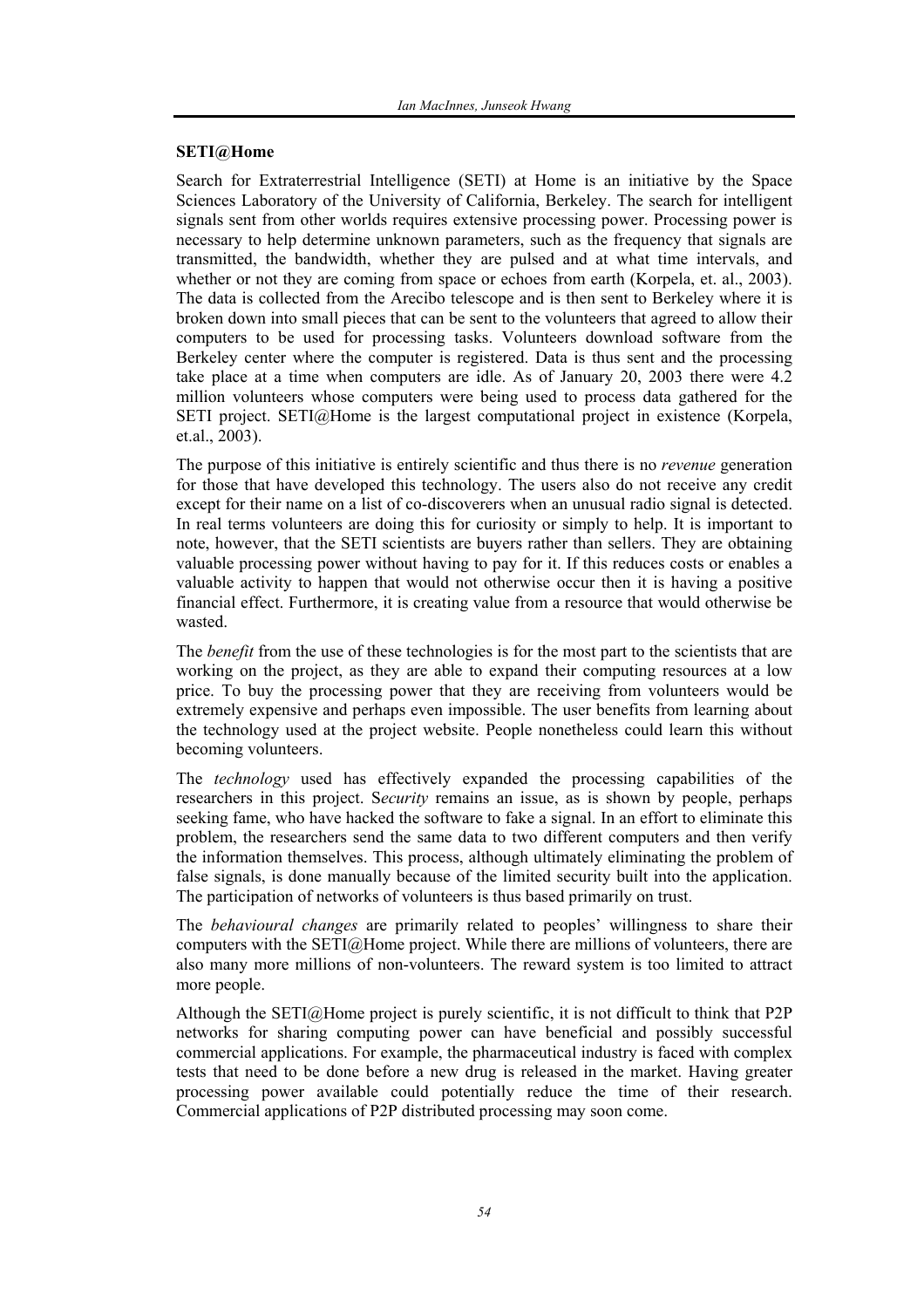#### *(d) Peer to peer for collaboration*

Peer to peer networks can be used for people to collaborate on projects that require a number of participants. The traditional approach is to use a single computer that stores all data and participants make modifications directly on this central server. Although this is a workable solution it suffers from the time lag resulting from sending information back and forth from the server to the participants. Similarly the processing necessary to handle these requests can make the application unstable. P2P networks can eliminate these problems by having the processing and the data spread among all the participants. Groove Networks is one of these initiatives.

#### **Groove Networks**

Ray Ozzie, the creator of Lotus Notes, founded Groove Networks in 1997. The company has developed an application that allows people to collaborate online by using its software. The Groove application is a managed peer to peer network as there is need for servers to have some level of control to foster data integrity and security.

The *revenue source* for the company comes from the sale of different types of applications to corporate clients. These include applications for scalability of the software, training, and infrastructure to manage collaborative projects. The company can also generate revenue from offering hosting services.

The *benefits* that users have identified are inherent in the benefits associated with P2P applications and these include more efficient use of corporate networks as well as greater stability of servers that do not need to handle the processing power as it is being distributed among peers. For users, the benefits are primarily in the ability to easily set up meetings without having IT departments involved in complex connectivity.

The *technology* has several modules: the main collaborative application, training, license distribution, identities, usage monitoring, and integration, which has the function of security. As a support technology it has not been set up to make payments. This is therefore an application that is not intended to support electronic commerce initiatives. It falls within the category of productivity software.

The *security* embedded in the system allows for participants to share files that are automatically encrypted. These files can simply be dropped onto the Groove workspace. As in other initiatives, the *behavioural changes* may be the greatest obstacle to the use of this technology. Extent of online collaboration will depend, in part, on the culture of the organization. Previous experience with computer-mediated collaboration would be a factor that would encourage acceptance of these technologies. Person to person communications is a powerful barrier as well as people's comfort with existing technologies. E-mail, although an imperfect substitute, is a pervasive tool that, for its simplicity, is the default for electronic collaboration.

Groove has a promising product in terms of technology, the benefits, and the revenue base. The greatest challenge will be the users themselves, who are accustomed to prior practices and may not be willing to adopt unfamiliar methods.

## **5. Conclusion**

Table 5 is a summary of the analysis from the previous sections. It helps the reader understand at a glance the business potential of these peer to peer initiatives. Darker circles indicate relatively lower probability of commercial success of a particular P2P model.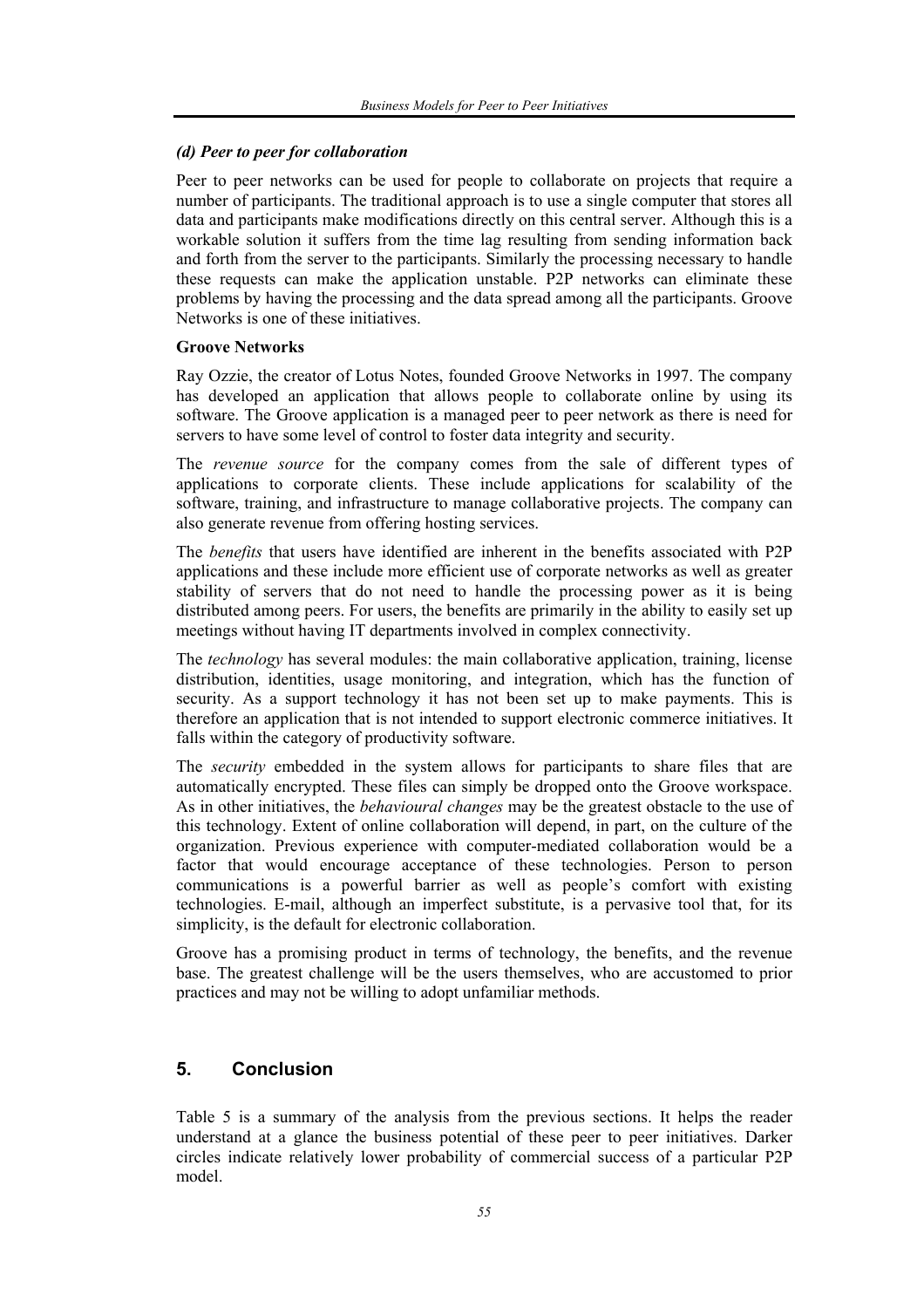Business models research has provided tools to help analyze the commercial feasibility of new technological approaches. Peer to peer technologies available over the Internet have commercial potential and in the coming years there will be many initiatives attempting to take advantage of distributed computing. This paper reviewed some of these initiatives in four categories of peer to peer uses. Some of these showed more business potential than others. Specifically, it is clear that scientific pursuits such as SETI@Home will not evolve into commercial projects because this is not their purpose. Kontiki and KaZaA, on the other hand, have evolved with profit as a goal, but their current weaknesses could lead to failure if they are not resolved. The summary table indicates that Groove and Kontiki have the greatest potential for commercial success, but both of these face challenging behavioural barriers. In the next stage of this research it is necessary to provide empirical support for the framework.

| Example                         | Napster /<br>KaZaA | Kontiki                     | SETI@Home                 | Groove        |
|---------------------------------|--------------------|-----------------------------|---------------------------|---------------|
| Type of P2P system              | File sharing       | Distribution<br>and caching | Distributed<br>processing | Collaboration |
| Revenue source                  | О                  |                             |                           |               |
| Potential benefits to<br>actors | Ω                  |                             | O                         |               |
| Enabling technologies           |                    | ∩                           | O                         |               |
| Security                        | Ο                  | О                           |                           |               |
| Behavioural changes             |                    |                             |                           |               |

*Table 5: Summary Analysis of P2P Commercial Promise* 

*Legend:* ● *Relatively low probability of success* ● *Relatively average probability of success* ● *Relatively high probability of success* 

#### **References**

- Amit, R. and Zott Ch. "Value Creation in E-business," *Strategic Management Journal*, Vol. 22, No. 6-7, June-July 2001, p. 493-520.
- Bagchi, S. and Tulskie B. "E-business Models: Integrating Learning from Strategy, Development Experiences and Empirical Research," *20th Annual International Conference of the Strategic Management Society*, Vancouver, October 15-18, 2000.
- Bakos, Y. "A Strategic Analysis of Electronic Marketplaces," *MIS Quarterly*, Vol. 15, No. 3, September 1991, pp. 295-310. http://pages.stern.nyu.edu/~bakos/stratemkts.pdf. Accessed January 26, 2003.
- Barua, A. Konana P. Whinston A. and Yin F. "Driving E-Business Excellence," *Sloan Management Review,* Vol. 43, No.1, Fall 2001, pp. 36-44.
- Camp, J. "Peer to Peer Systems," *The Internet Encyclopedia,* Hossein Bidgoli,(ed.) John Wiley & Sons: Hoboken, New Jersey, Spring 2003.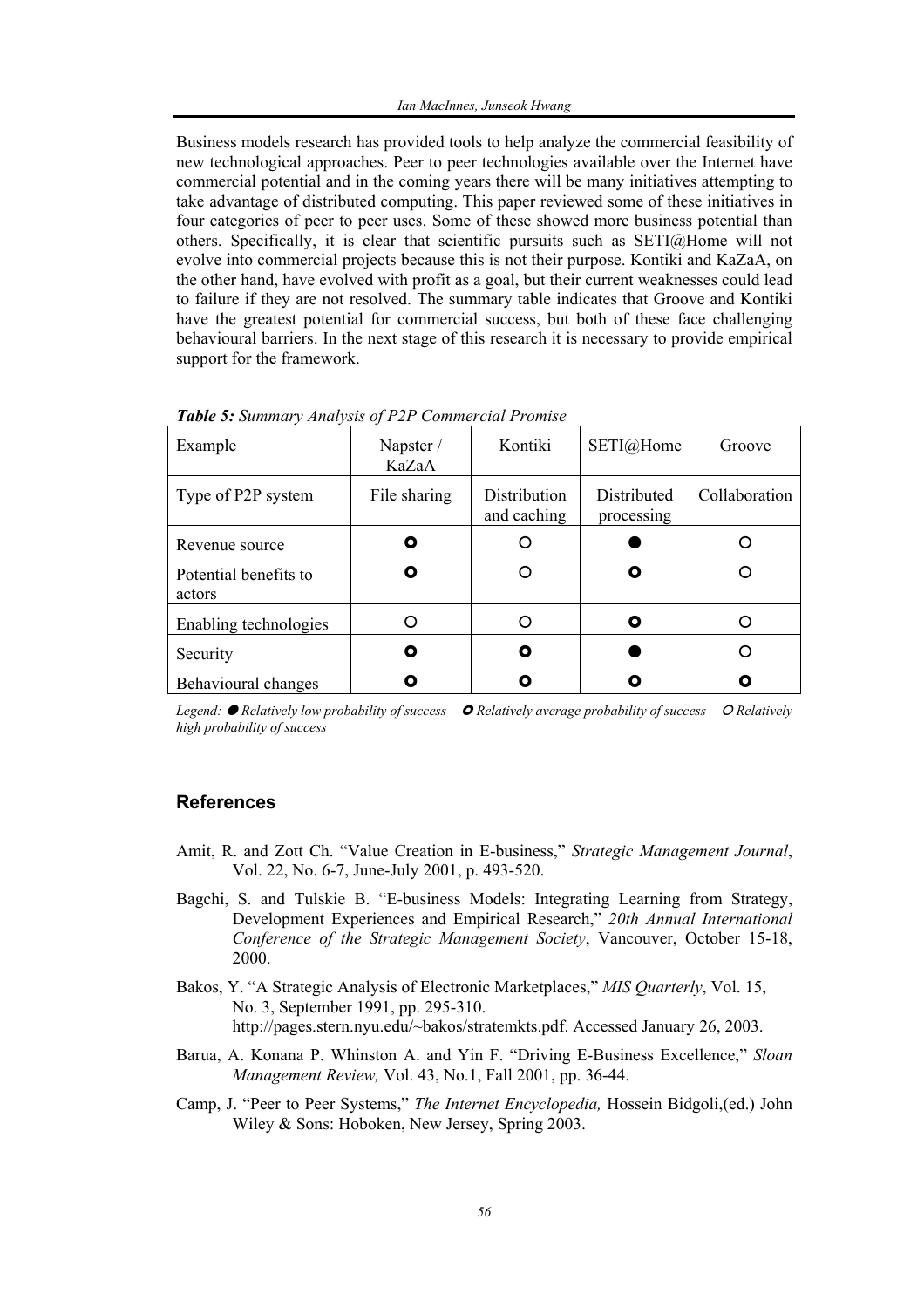- Dai, Q. and Kauffman, R. "Business Models for Internet-Based B2B Electronic Markets," *International Journal of Electronic Commerce*, Vol. 6, No.4, Summer 2002, p. 41-72.
- Dholakia, N., Dholakia, R. and Chiang K. Behavioral Assumptions Underlying Business Models of Retail E-Commerce Ventures," *Americas Conference on Information Systems* Long Beach, California 10-13 August, 2000. http://aisel.isworld.org/article.asp?Subject\_ID=17&Publication\_ID=1 Accessed January 26, 2003.
- Doyle T. and Melanson J. "B2B Web Exchanges: Easier Hyped Than Done," *Journal of Business Strategy*, Vol. 22, No. 3, May 2001, p. 10.
- Duh R., Jamal K., and Sunder S. "Control and Assurance in E-Commerce: Privacy, Integrity and Security at eBay," *Sloan Management Review,* Vol. 43, No. 1, Fall 2001, p. 17.
- Gordijn, J. and Akkermans, H. "Designing and Evaluating E-Business Models." IEEE Intelligent Systems, July-August 2001, pp. 11-17.
- Groove Networks. http://www.groove.net. Accessed January 26, 2003.
- Kontiki. www.kontiki.com, Accessed January 26, 2003.
- Korpela, E., Werthimer D., Anderson D., Cobb J., and Lebofsky M. SETI@Home: Massively Distributed Computing for SETI, *IEEE Computer Society*, http://www.computer.org/cise/articles/seti.htm. Accessed January 26, 2003.
- McGann, S. and Lyytinen, K. "Capuring the Dynamics of eBusiness Models: The eBusiness Analysis Framework and the Electronic Trading Infrastructure." 15<sup>th</sup> Annual Bled Electronic Commerce Conference, Bled, Slovenia, June 17-19, 2002.
- Oram, A. (ed.) "Peer-to-peer: Harnessing the Benefits of a Disruptive Technology," Cambridge, MA: O'Reilly, 2001 First, ed.
- Osterwalder, A and Pigneur Y. "An eBusiness Model Ontology for Modeling eBusiness," 15th Bled Electronic Commerce Conference, Bled, Slovenia, June 17-19, 2002.
- Rappa, M. "Managing the Digital Enterprise." http://digitalenterprise.org/models/models.html. Accessed January 26, 2003.
- Schroder D. and Yin P. "Building Firm Trust Online," *Communications of the ACM*, Vol. 43, No. 12, Dec. 2000, p. 73.
- Shapiro, C. and Varian, H. Information Rules: A Strategic Guide the Network Economy. Harvard Business School Press, Boston, 1998.
- Timmers, P. "Business Models for Electronic Markets," *Electronic Markets*, Vol. 8, No. 2, July 1998.
- Triantafillou, P., Xiruhaki Ch., Koubarakis M., Ntarmos N. "Towards High Performance Peer-to-Peer Content and Resource Sharing Systems," *Proceedings of the 1st Biennial Conference on Innovation Data Research*, Asilomar California, January 5-8, 2003.
- Vasilopoulou, K., Pouloudi, N., Patronidou S. and Poulymenakou, A. "Business models: A Proposed Framework," *Proceedings of the e-Business and e-Work Annual Conference*, Prague, Czech Republic 16-18 October 2002, p. 1003-1009. http://www.eltrun.aueb.gr/papers/Efactors-Ework.pdf. Accessed January 26, 2003.